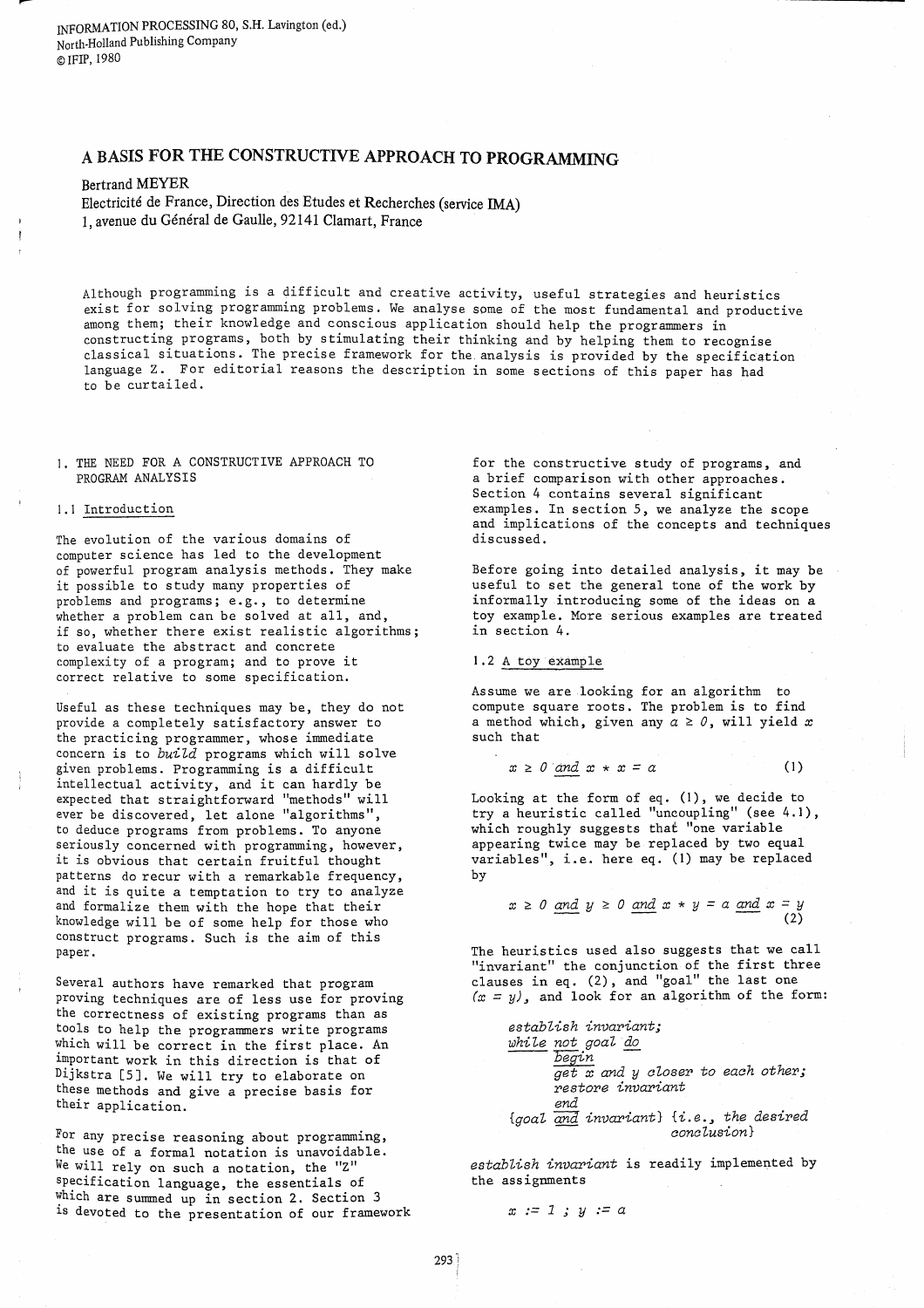*get x and y* closer *to each other* may be chosen (among many other possibilities : this is probably the central design decision) as :

$$
x := (x + y)/2
$$

*restore invariant* may then be

*y* := *a/x* 

What we have obtained is the classical algorithm known as Newton's method; it is indeed easily seen that the sequence of values<br>taken by *x* satisfies  $x_{n+1} = (x_n + a/x_n)/2$ . Of

course, one must show that the algorithm terminates in a finite number of steps (adding<br>to  $"x = y"$  the mention "within a prescribed margin of accuracy"), i.e. that  $|y_n - x_n|$  is a converging sequence.

After this example which shows that few "creative" decisions may be needed in order to discover a good algorithm, we come to the description of the notation used in the rest of this paper.

2. A NOTATIONAL BASIS : THE Z SPECIFICATION LANGUAGE

In order to precisely define the constructive meaning of programming structures, we need a notation which, is both formal and readable. Moreover, it should be purely static, i.e. involve only well-known mathematical constructs.

The "z" specification language satisfies these requirements. This language has been used [1 J to model all kinds of information processing problems, ranging from text editing to "on-thefly" garbage collection, system problems, programming language semantics, business data processing problems etc. Z is based on formal set theory and logic; it uses a notation similar to that of programming languages, and has in particular been influenced by the syntax of ADA [8J.

We shall in no way attempt a complete description of Z, which is to be found in [IJ. For further discussion and examples see [9].

A Z text is divided into "chapters". As an example which will introduce notions used below, we write a small chapter describing order relations, and in particular "well-founded" order relations, also called "noetherian" [3].

*STRICT ORDER* !!

*chapter <some basic chapters; see* [lJ> *del* -- transitive~ *irre[lexive and order* -- re *lations :*   $trans[X] \triangleq set \nvert r \nvert for \nvert r : X \leftrightarrow X \nvert where \nvert (r \nvert o \nvert r) \nvert \nvert \nvert en \overline{d}$ ;  $irreflex[X] =$   $\overline{set}$  **r**  $\overline{for}$  **r** :  $X \leftrightarrow X$  where  $(r \circ r) \in r$  end;<br>
eftex[X]  $\cong$  <u>set</u> r for r :  $X \leftrightarrow X$  where<br>
r n *id*[X]  $\cong$  *null end*;<br>
ict order[X]  $\cong$  *rarg*[X]  $\circ$  *imafla*[X] *strict\_order[XJ* !! *trans[X]* n *irreflex[X];*   $integer\_{order} = *theorem*\_{op}(<) \in *strict*$ *order[NATJ end;*   $minimm[X] \triangleq \underbrace{rel \ A}_{A}$ ,  $r \leftrightarrow m \text{ for } A$ :  $subset(X)$ ;  $r :$  *strict\_order*  $(X)$ ;<br> $m : X$ 

*where*   $\overline{A}$  =  $r(m)$  - *i.e.*  $r(m \leftrightarrow a)$ --for *aU a in A end; strict* well *[ounded[X]* <sup>~</sup>  $set$  *r for r : strict-order*[X] *where*   $\overline{forall}$  A for A : *subset(X)*  $then$  minimum  $(A, r) \neq$ *null* end~ *end;--* -- *Let f be a function from X into X and n'a* -- *NAT. Then iter(n)* (f)~ *defined in another* -- *chapter.,* is *the n-th iterate of* [. -- *A being a subset of X.,* [ *iA* is *the restric-* -- *tion of f to A.*   $converge[X]$   $\triangleq$   $theorem$  -- *see reference*[3],</u> -- *III.* 51., *prop. 6. forall A*, *f*, *a for A* : *subset X)* - *{nuU};*   $f : (X \rightarrow X);$ *a* : A *where* -- *f on A is the inverse --of a strict weU founded --relation : then end ena;- [ iA* E *inv(strict well*   $founded[X]$ ; *exist* ~ *for; n* : NAT *where*   $iter(n)$  (f)  $(a)$   $\overline{A}$ *end limit*[X]  $\triangleq$  *func A, f + g for*  $A: \underline{\text{subset}}(X) - \{ \text{null} \};$  $f : \overline{X + X_5}$ *where then*   $g : A \rightarrow X - A$  (--  $A's$  *comple-* -- *ment*) *f rA* € *inv{strict well [ounded[X]); g*  $\Rightarrow$  *func a*  $\Rightarrow$  *b for a* : *A*;<br>*b* : *X-A then*  $b \triangleq iter(n)$  (f) (a) *given*   $N \triangleq set$  *m for m : NAT*  $\overline{\omega}$ *here iter(m)* (f)  $(a) \times A$ *end; n* ~z.east (N) -- *smaUest e* Lt. *proof end end*   $N \neq null$  from  $theorem$  "converge"

*end* 

- 3. A FORMAL BASIS FOR THE CONSTRUCTION OF PROGRAMS
- 3.1. Guidelines

The framework for our representation of programs is the concept of a solution to a programming problem, which will be characterized by :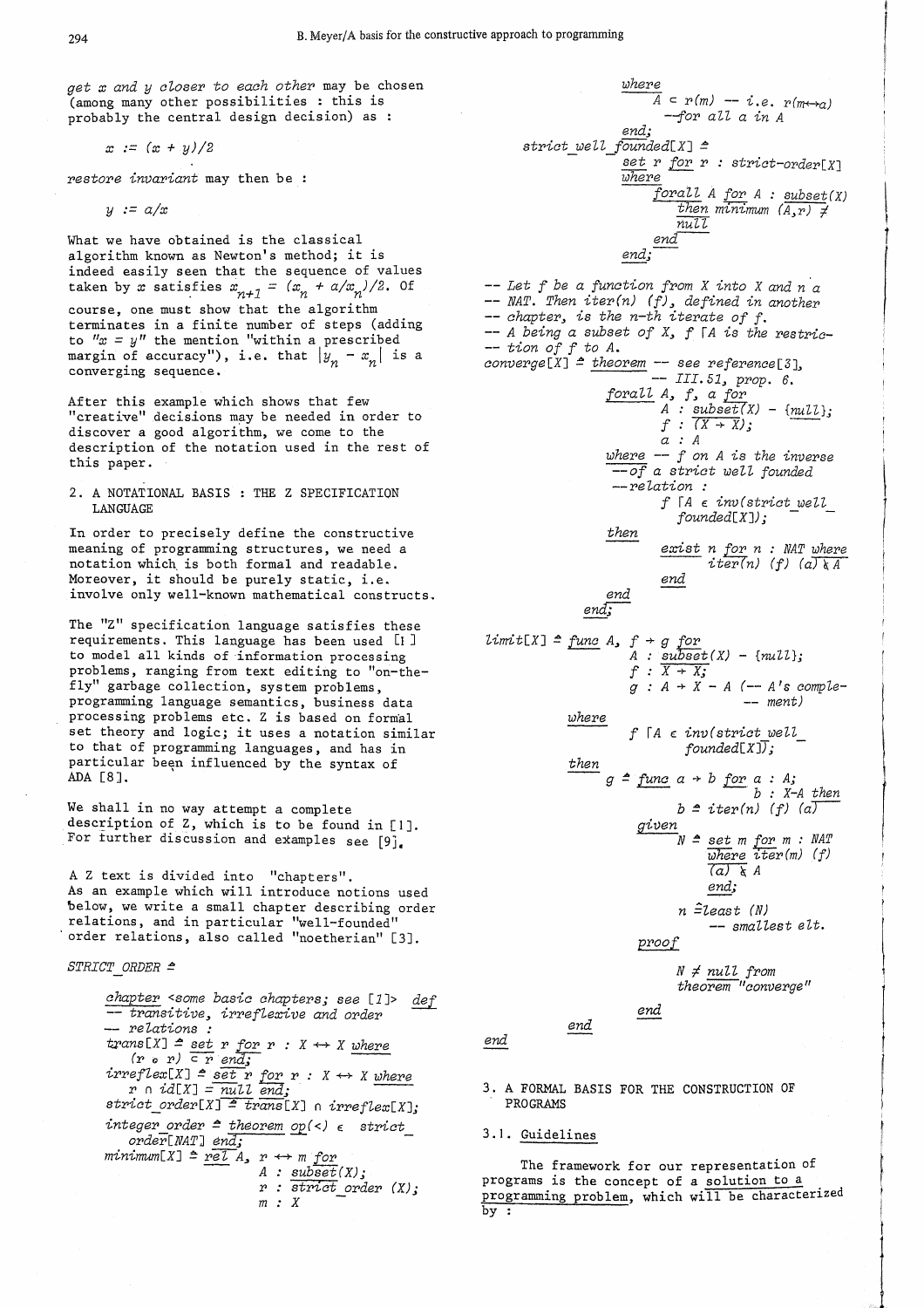- $two (generic)$  sets : the input set  $I$  and the output set  $O$ ;
- a relation on  $I \times O$ , which is the problem to be solved;
- a function from  $I$  to  $O$ , which represents a program "implementing" the relation. Programming is the search for explicit functions compatible with relations given in implicit form.

This is readily expressed in Z by a class which we call *8oLution* 

 $solution[I, 0] \triangleq class with$  $problem: X \leftrightarrow Y;$  $program: X \rightarrow Y$  $where$ *pT'ogram*  <sup>C</sup>*pT'oblem end* 

In this approach, any constructive theory of programming may be considered as a set of rules for constructing solutions for certain programs, and deducing solutions to new problems from solutions to simpler ones.

#### 3.2 Sequence

--

The rule for program composition is as follows :

```
sequence [I,X,OJ ~
      func s<sub>1</sub>, s<sub>2</sub> + s forthen 
                   81 solution[I,XJ; 
                   so lution[X, 0 J; 
                   solution[I, OJ 
                   8~ cons solution [I,OJ with 
                             \frac{1}{\text{problem}} \geq \frac{\text{problem}}{\text{graph}(s_1)}<br>o \frac{\text{problem}}{\text{graph}(s_1)};
                             pT'ogram ~ program (s2) 
                             opT'ogram(81) 
                         pT'oof 
                             \overline{program} is a function and
                                pT'ogram c problem 
                          end
```
*end* 

The constructive interpretation of this rule could be phrased as : if you can't go there directly, then go indirectly. The rule is a functional equivalent of Hoare's and Dijkstra's axioms for composition [5][7]. Note the *proof* clause used to justify the *cons*.

## 3.3 Choice

The two-way choice, or alternative, may be described as follows :

$$
alternative[I, 0] =
$$
\n
$$
func s1, s2, A \t s for
$$
\n
$$
A : subset(I);
$$
\n
$$
s1 : solution [A, 0]; s2 : solution [A', 0];
$$
\n
$$
s : solution [I, 0]
$$
\n
$$
then
$$

*s* ~.~ *solution [I,* OJ *with pT'oblem* ~ *pT'oblem* (s ) u *problem* (s<sub>2</sub>);  $\cup$  ;  $^{-1}$ *progT'am* ~ *program* (8 ) u program (s<sub>2</sub>) <sup>1</sup> *. pT'oof*   $\frac{1}{2} \cdot \frac{1}{2}$   $\frac{1}{2}$   $\frac{1}{2}$   $\frac{1}{2}$   $\frac{1}{2}$   $\frac{1}{2}$   $\frac{1}{2}$   $\frac{1}{2}$   $\frac{1}{2}$   $\frac{1}{2}$   $\frac{1}{2}$   $\frac{1}{2}$   $\frac{1}{2}$   $\frac{1}{2}$   $\frac{1}{2}$   $\frac{1}{2}$   $\frac{1}{2}$   $\frac{1}{2}$   $\frac{1}{2}$   $\frac{1}{2}$   $\frac{1}{2}$   $\$ *end given*  <sup>C</sup>*pT'oblem* ---

 $A' \triangleq I - A$ 

*end* 

The constructive interpretation of this rule is that when looking for a solution to a programming problem with  $I$  as input domain it maY.be useful to look for partial solutions deflned on disjoint subsets of *I.* The rule could of course be generalized to a partition involving more than two subsets. It does not, however, gracefully generalizes to Dijkstra's non-deterministic *if* .•. *fi* construct. This is quite natural since-we stated from the beginning that we were looking for functions.

#### 3.4.Loops

We choose to model the so-called *while* loop. It is well-known from the work of Floyd [6] and Hoare [7J that one of the basic concepts in connection with loops is that of "invariant" or "inductive assertion". However, invariants are often presented after the construction of a loop; on the other hand, in [5J, although invariants are used throughout as a constructive technique, the corresponding rule is not an axiom of the proposed semantics, but a consequence of the axioms for loops. It seems to us that the concept of invariant is so important that it should be part of the definition of loops. As we shall see, this can be done in a simple way; loop initialization and loop invariant turn out to be one concept.

Before we turn to the formal description, it is useful to present a closely related mathemati~ cal analogy which gives much insight into the essence of loops. Let  $p(x,y) = 0$  be an equation where  $x$  is given and  $y$  is the unknown.  $x$  and  $y$ are usually vectors. Under certain conditions this equation may be transformed into the fix-<br>point equation  $y = f(x,y)$  where  $f(x,y)$  is defined as  $y + Ap(x, y)$  *A* being some linear application. This equation is solved by taking the limit of the sequence  $y_n$ , defined by :

$$
y_o = init(x); y_{i+1} = f(x, y_i)
$$

For the sequence to converge in a certain domain *J(x),* f must satisfy a certain condition, called the Lipschitz condition, under which for all *y, y'* in *J(x) :* 

$$
|f(x,y') - f(x,y)| < k_{\pi} |y' - y|
$$

for a value  $k_{\infty} < 1$  independent of *y*. The choice of  $A$   $x$  helps meet this requirement. Moreover, the initialization function *init* must ensure that *init(x)* belongs to the convergence domain *J(x).*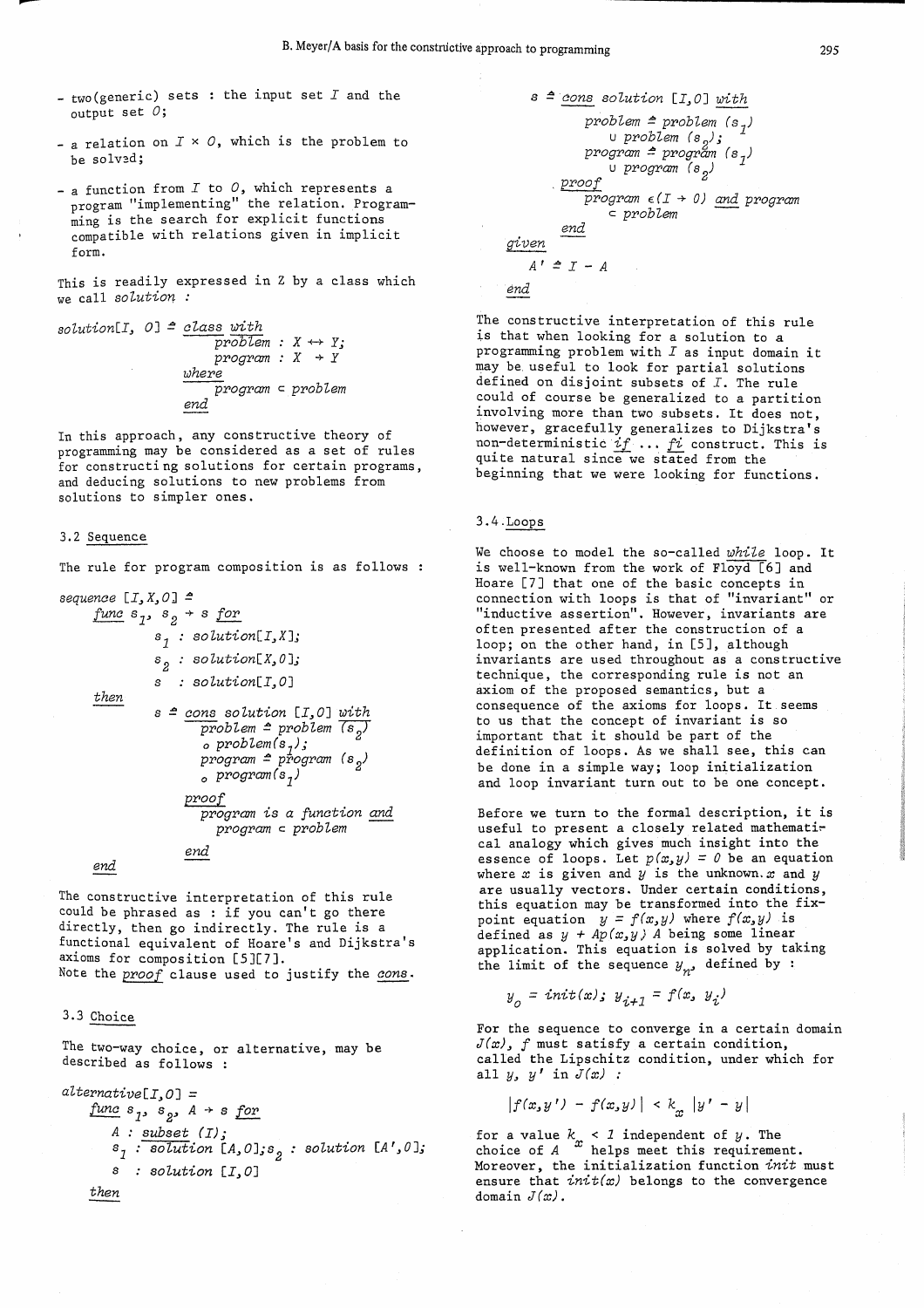

In programming a loop is a fixpoint computation method which generalizes the above scheme. It has an initialization part *init* which ensures the initial validity of the invariant assertion; the latter expresses membership in the "convergence domain"  $J(x)$ . Then the loop has a body which is a transition function  $f_n$ ; for all x, the transition function has the property that  $f_n(y)$  belongs to  $J(x)$  if y does (except perhaps when  $y$  is equal to the limit of the sequence), i.e. that the invariant is indeed invariant under  $f_n$ ; and that  $f_n$  "converges" i.e. satisfies a kind  $\mathfrak{E}_f$  "Lipschitz $\mathfrak{x}$  condition usually expressed by an associated variant function  $v_x$  such that  $v_x(f_x(y)) < v_x(y)$  and the range of  $v_x$  is a strict well-founded set; of course, programming,unl±ke classical analysis, usually requires that sequences reach their limits.

With this suggestive analogy in mind, we are ready to express the loop as a constructive problem-solving method.

### $loop[I,0] =$

 $func~start,~body,~exit + l for$ start,  $l:$  solution[I,0]; *body* : solution[ $I \times 0$ ,  $0$ ];  $exit$  :  $I \leftrightarrow 0$ 

### *where*

*inv transition (invariant-exit)* <sup>c</sup>*invariant;* 

*dec transition* € *inv(strict weZl foundedCinvariant-exitJ);* 

# *then*

```
2 \triangleq \text{cons} solution[I,0] with
      probZem = invariant n exit; 
       program = proj 2 oZimit (transition) 0 init2 
    proof
```
*theorem* "converge"~ *section* 2.6 *end* 

### *given*

*invariant* ~ *probZem (start); transition* ~ *projl [I ..* OJ & *program (body); initiaZization* ~ *program (start); init2* ~ *idCIJ* & *initiaZization* 

The constructive interpretation of this rule is Ine constructive interpretation of this rule is<br>that it may be useful to try and express the goal as the conjunction of two relations *invariant* and  $exit$ , and solve the new problems thus obtained in a quite dissymetric way : no strategy is implied for obtaining *invariant*  $(i.e. the initialization)$ , whereas exit is to be reached by a fixpoint method keeping *invariant* true right up to the end.

## 3.5 A few remarks

The above functional definition corresponds to form (in PASCAL notation) : a programming language construct of the following

*var i* : *I {input}* <sup>~</sup> *o* : *0 {output* }.; . . . . . . . . . . . . . . . *o* := *initiaZization(i);{invariant* (i~o) *is true} while not exit* (i~o) *do* o := *transit'ion ((,OJ;*   $\{invariant (i, o) \text{ and } exit(i, o)\}$ 

In view of the key role played by the initialization in any loop, as evidenced by the above Z model, it seems regrettable that initialization is not syntactically part of the loop in common programming languages. It is well-known that omission of the initialization part is both a frequent and a serious programming error. It may thus seem advisable to include it in the syntax for loops, giving something like:

```
from 
     <initiaZization part> 
until 
     -----<exit condition> 
keeping 
     <invariant assert'l:01'l> 
loop 
     <transition> 
end;
```
The "*keeping* ..." clause should be optional since one cannot expect all programmers to use formal methods.

### 4. STRATEGIES FOR PROGRAM CONSTRUCTION AND EXAMPLES

4.1 Embedding, constant relaxation and uncoupling

One of the lessons we draw from the previous section is that loops may be considered as a program construction strategy whereby the goal is expressed as the conjunction of an "invariant" which is easier to establish than the goal itself, and an "exit" condition, in such a way that a "transition" function can be found, which will not destroy the validity of the invariant while decreasing a "variant" function so long as the exit condition is not satisfied.

It is easy to find many prototypical examples which fit nicely into this framework. For instance the "simplex" algorithm is nothing else [4J than keeping a certain point on the edges of a convex polyhedron (the invariant relation) while minimizing a cost function (the variant), Note that the latter may not be decreasing everywhere, which is a well-known

# *end*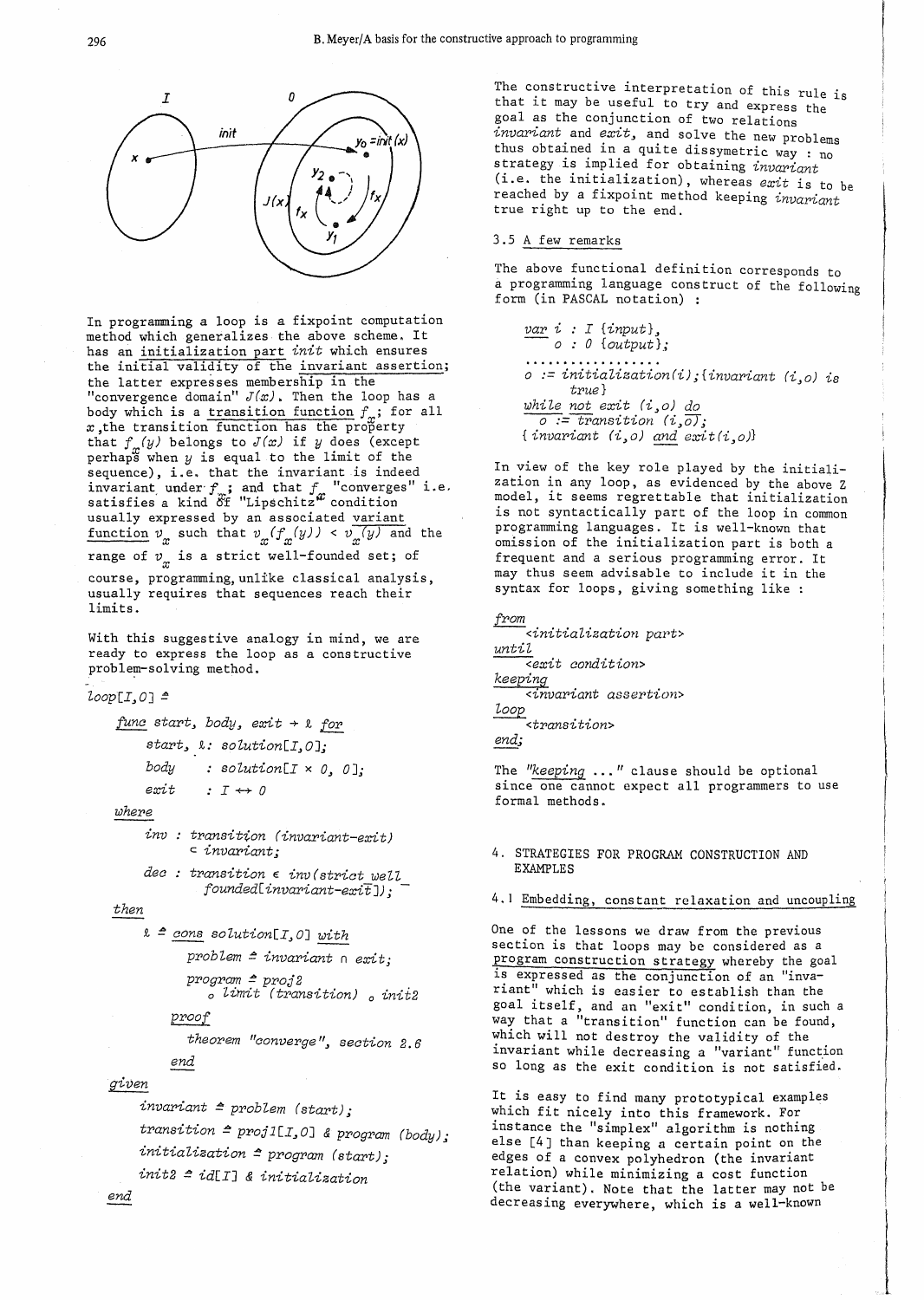theoretical problem in linear programming. On the other hand, so-called "relaxation methods" in numerical analysis vary the shape of a certain surface which is kept isomorphic to itself (invariant) and gradually decrease its energy function (variant).

A basic problem of program construction is : how do we weaken the goals to get the invariants ? The general method may be called embedding : use a larger domain *D,* a subset of which is isomorphic to the output set  $0$ . Find a relation *inv* defined on D which is easier to establish on D than the goal *g* is on *0,* but such that *inv* implies *g* on O. Then use  $inv$  as invariant, and membership in  $O$  as the exit condition. The method can be visualized a succession of "frog leaps" between the "surface" *inv* and the "hyperplane" 0 in D (see figure).



Many algorithms are direct applications of embedding. For example, *for* loops, such as operations on matrices, usually set out to solve a problem on the set of  $(n,n)$  matrices by embedding it in the set of  $(i,i)$  matrices<br>by embedding it in the set of  $(i,i)$  matrices for  $0 \le i \le n$ . Initialization is usually trivial; transition adds one to the dimension.

A particular case is "constant relaxation" : replace the goal  $P(n)$ , where *n* is a constant belonging to some set *X*, by  $P(i)$  and  $i = n$ , where  $i$  is a variable constrained to range over *X* . This is also typical of *for* loops : to

compute  $s = \sum_{\lambda}^n a[k]$ , we replace this goal by k=l

i  $s = \sum_{i=1}^{n} a[k]$  *and*  $i = n$  and let *i* range from 0  $k=1$  to *n*.

Another closely related heuristics in uncoupling, which applies to a goal of the form  $P(\ldots, i, \ldots, i, \ldots)$  where i appears twice, replacing it by  $P(\ldots, i, \ldots, j, \ldots)$  and  $i = j$ . We saw a simple example of this method in section 1.

It is surprising to see how many loop algorithms may be recognized as instances of the latter two variants of embedding, In fact, it proves quite hard to find loop algorithms which escape these categories  $-$  which is rather disappointing when one has embarked upon a tentative classification of useful heuristics. However, these two are useful

without any doubt, and we shall now conclude by analysing the way they apply to two examples: array partitioning, and the QR algorithm for computing matrix eigen-values. For further examples, see [9].

### 4.2 Array partitioning

A straightforward case of uncoupling is Hoare's method for partitioning arrays, as used in Quicksort. If we use the first element as the pivot [13J, the problem is to establish for some  $s$  in  $i$ .. $j$  :

$$
for all k for k : i + 1 ... j then
$$

 $k \leq s \Rightarrow a(k) \leq a(i)$  $s+1 \leq k \Rightarrow a(k) \geq a(i)$ 

*end* 

Uncoupling the two clauses with respect to s, i.e. replacing *s* by t in the second one to get the invariant, will yield an algorithm schema of the form

$$
s := i ; t := j ; {invariant is true}
$$

$$
\textit{while } s \neq t \,\, \textit{do}
$$

*"get* s *closer to* t~ *maintaining the invariant* <sup>11</sup>

To represent the quoted statement, the partitioning method moves  $s$  and  $t$  towards each other, then restores the invariant :

### *begin*

*while*  $s \neq t$  *and a(s)*  $\leq a(i)$  *do s* := *s+1 ;* 

*while t ≠ s and a(t) ≥ a(i) do* 

$$
t := t-1
$$

 $\{t = s \text{ or } (a(s) > a(i) \text{ and } a(t) < a(i))\}$ exchange elements a(s) and a(t) *end* 

A variant is the algorithm for the "Dutch National flag" problem [5].

# 4.3 The QR algorithm for computing matrix eigenvalues

We turn now to a quite difficult numerical algorithm. Assume we wish to compute the eigenvalues of a matrix *a.* A possible course of action is based on the following two properties of eigenvalues :

- 1. The eigenvalues of *a* and *b* are the same if *a* and *b* are similar matrices.
- 2. Eigenvalues are particularly easy to compute for some classes of "good" matrices, e.g. orthogonal and triangular ones.

Algorithms which for given  $a$  compute a "good"  $b$ similar to *a* will thus yield the solution. The subproblem may be expressed as finding  $b$  and  $s$ (the similarity matrix) such that *b* is "good", s is regular, and

$$
b = s^{-1} a s
$$